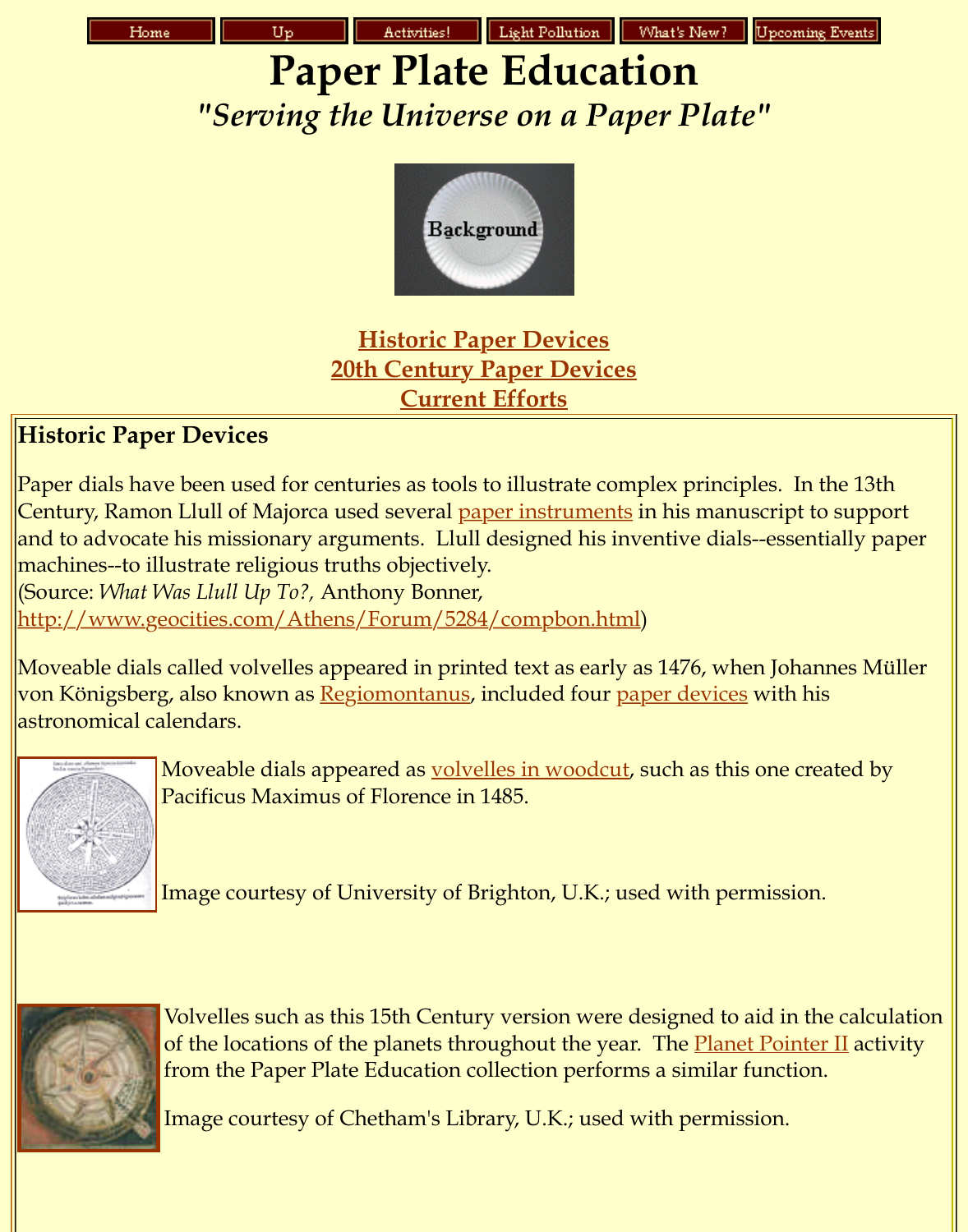

"On the evening of November 8, 1895, Wilhelm [Roentgen fou](http://analyzer.depaul.edu/paperplate/Moon%20Finder.htm)nd that, if the discharge tube [is enclose](http://analyzer.depaul.edu/paperplate/activities.htm)d in a sealed, thick black carton to exclude all [light, and if](http://analyzer.depaul.edu/paperplate/PlateWise.htm) he worked in a dark room, a paper plate covered on one side with barium platinocyanide placed in the path of the rays became fluorescent even when it was [as far as two metres from the discharge tube.](http://www.mhs.ox.ac.uk/students/98to99)" Roentgen went on to discover Xrays, with the first image being of his wife's hand with a ring on it. (Okay, so it was a different kind of paper plate. Just having fun...)

### (Source: Nobel e-Museum at http://www.nobel.se/physics/laureates/1901/rontgen-

June Salzman writes that her "maternal grandfather, Frank (Pina) Chaikin, who came from Kiev, Russia, patented the first paper plates and egg cartons. Being a Socialist h rights to the Alfred Bleyer Company to manufacture them...in Long Island City, NY. 1931, and we ate from paper plates and paper soup bowls for years before other peop eventually coated them for u[se as ashtrays." Since this is a non-smoking site, we](http://www.nobel.se/physics/laureates/1901/rontgen-bio.html)'ll m

### **20th Century and Recent Paper Devices**



The use of paper plates to inspire creative thinking was demonstrated 1950's when Max Faget, an engineer at Langley Research Center, report paper plates together and launched them from a balcony overlooking technician's shop. Faget, who is credited as being a founding figure in American space program, used his observations of the plates in flight

the "blunt body" design of the Mercury space capsule. (Source: *Apollo, the Race to the Moon,* Charles Murray and Catherine Bly Cox, 1989. In of NASA.)



Another noteworthy application came from Buckminster Fuller, who plates to demonstrate the pattern of the Vector Equilibrium, a 3-dime diagram of spherical order. Fuller would pass out paper plates to an and have them proportionally fold and join four circles into a comple sphere."

(Source: *The Geometry of Wholemovement*, Bradford Hansen-Smith, Wholemovement Publications, 1999.)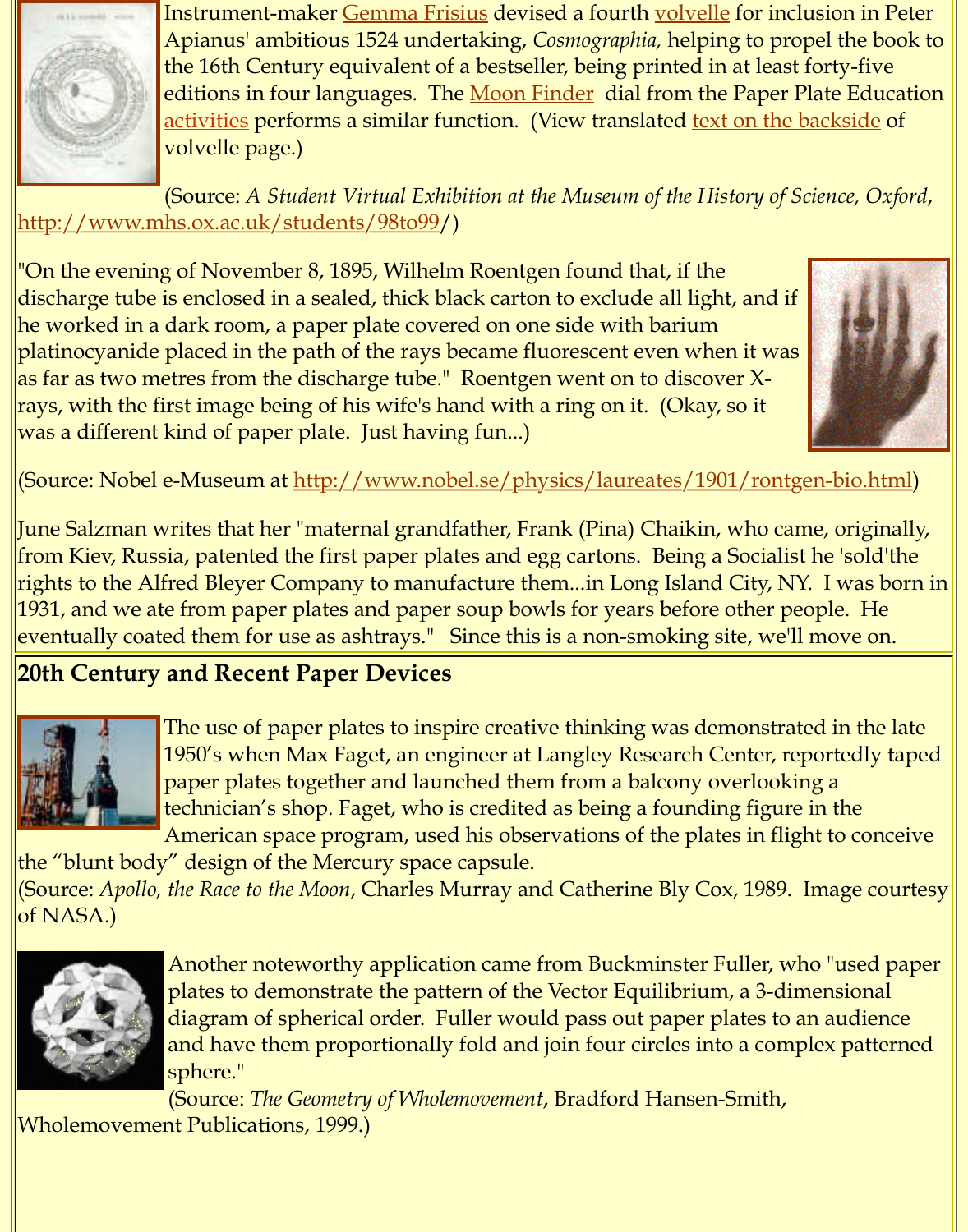

Since then, members of the Great Lakes Planetarium Association (GL created dozens of paper plate activities and have presented them to co GLPA state meetings and at the GLPA annual conference. Past issues *Proceedings of the Annual GLPA Conference* are available to GLPA mem supplies last.

http://



As the quantity of activities has grown, so has the realization that pap education is a useful constructive technique for supporting lessons in math, history, geography, social studies, art, music, and other disciplines. Plate Education is an effort to illustrate and to promote haptic activities

[experien](http:/)ced across a range of interests, at varying degrees of complexity, and at a low with the humble paper plate.



Believing that the end users will have varied abilities and resources, I Education presents its activities in multiple formats. In part to reach populations that do not have ready access to computers and the Inter GLPA produced a how-to*Paper Plate Astronomy* video showing nine activities from the collection. Paper Plate Education received a PLAT

the Office of Space Science Center for Education and Outreach at DePaul University to video and to make 200 copies. Distribution began at the joint SEPA-GLPA conference 2001. Clips of individual activities fro[m the vid](http://analyzer.depaul.edu/paperplate/activities.htm)eo are also available as a DVD and fre video.



In 2001 Paper Plate Educa[tion received support from a](http://analyzer.depaul.edu/paperplate/Video.htm)n IDEAS grant administered by the Space Telescope Science Institute for teacher wor incorporate paper plate activities and for support of this website. The **Foundations Through Art & Paper Plates (AFTAPP) project was a collaborations** 

between participating scientists at the NASA Glenn Research Center, the Cleveland A American Museum, selected teachers of the Cleveland Public Schools, and Paper Plat In studying the night sky, participants fused the lore of past civilizations with moder astronomical discoveries and then created their own artistic renderings of the respect constellations.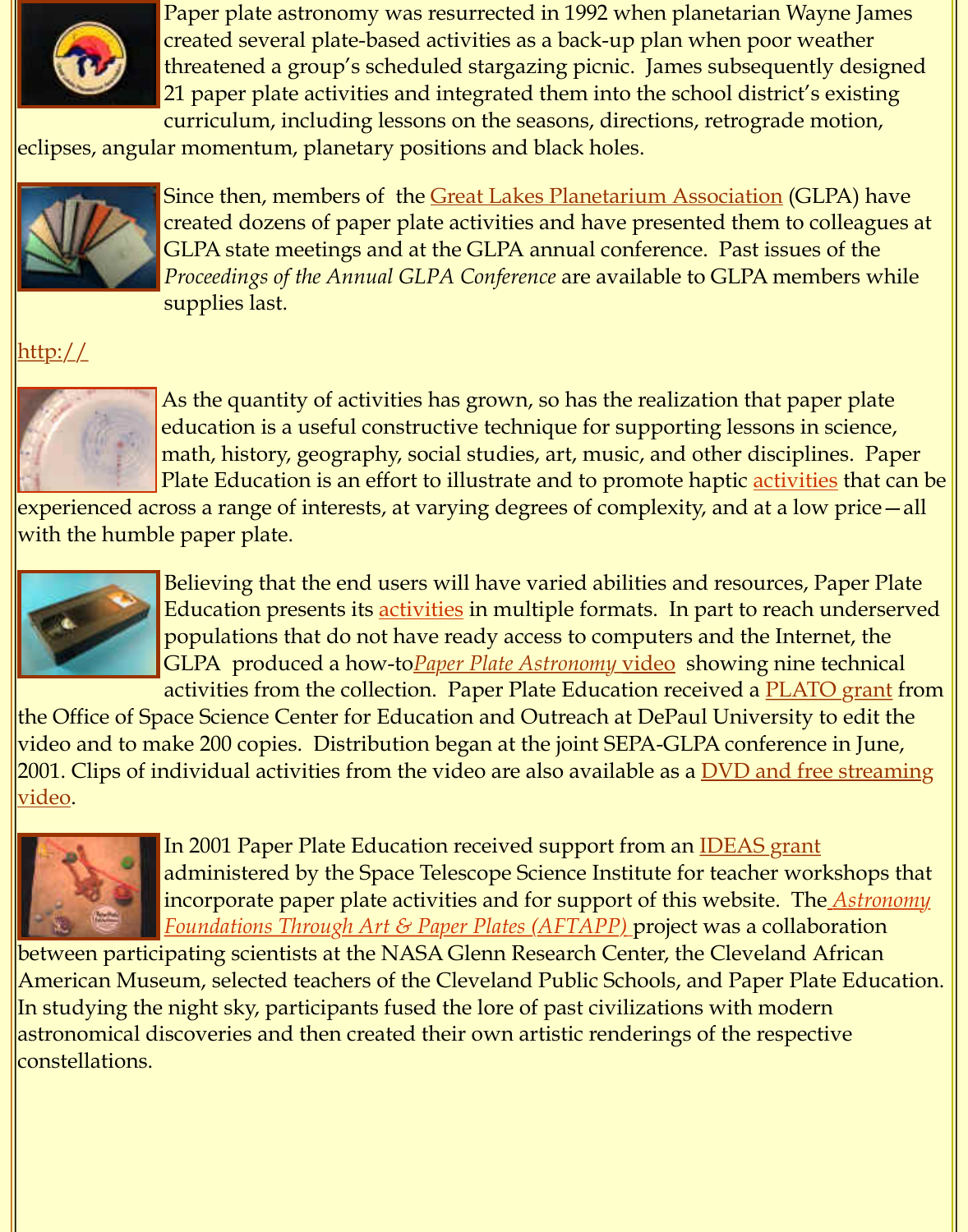plates folded into the five Platonic solids and the thirteen Archimedian semi-regular The resulting forms are nothing less than exquisite. A sample of his craft is temporar as a Microsoft Word document entitled Full Circle. (Images courtesy of Bradford Hansen-Smith[.\)](http://www.wholemovement.com/)

On another front, the ambitious Universal Laboratory (Unilab) project at Cal Tech pro resurrect many of the ingenious, historic paper devices of previous centuries:

"One archival base for this investigation is provided by the corpus of printed books  $\bm{{\mathsf{p}}}$ the sixteenth, seventeenth, and eightee[nth centurie](http://analyzer.depaul.edu/paperplate/full%20circle.doc)s that made paper itself into a phy instrument. The "volvelle" is a major example. Volvelles were rotating circular element produce paper versions of epicycle systems, or of astro[labes, on](http://www.cco.caltech.edu/~winter/mission.html) the page itself...[ The Laboratory project] will make these paper instruments available by providing materi user can print out and employ in constructing copies of the original devices. In this w system will restore to prominence a genre of representation that was once central to t across a range of disciplines, but which has now vanished from view altogether." (Source: *The Universal Laboratory, A future for past science,* August, 1998, http://www.cco.caltech.edu/~winter/mission.html)



In anticipation of the **Transit of Venus** on June 8, 2004, Paper Plate Education gathered related material (historical documents, images, activities, lin observing aids, quotes, diagrams, etc.) to produce a planetarium prog supporting resources. A 2003 Toyota TAPESTRY grant established a q [for transit of Venus resources on this w](http://www.cco.caltech.edu/~winter/mission.html)ebsite. The program, simply entitled

*Transit of Venus*, is funded by <u>Toyota Motor Sales, U.S.A., Inc.</u> and is administered by <u>Science Teachers Association (NSTA)</u>. The Project Director was Art Klinger of the <u>Pe</u> <u>Madison Planetarium</u> in Mishawaka, Indiana. The information is available to multip including teachers, planetarians, librarians, and other educators.

Clearinghouse material was obtained either free of copyright demands (public doma [with permissio](http://analyzer.depaul.edu/paperplate/transit.htm)[n to use. All m](http://www.nsta.org/)[aterial at Paper Plate Educatio](http://www.toyota.com/)n is accredited to its pro [Please contact us if you find an oversight.](http://www.phm.k12.in.us/) 

#### **Current Efforts**



Paper Plate Education asserts that anything worth teaching ought be a paper plate-- Paper Plate Reduction. While welcoming and solicitin based lesson plans from various fields of study, we ask scientists in particular to put their research into laymen's terms and to develop paper plate activities illustrate their respective pursuits. In reducing various notions of inter-

 $\vert$ individuals have created over 88 engaging paper plate <u>activities</u>, including lessons in